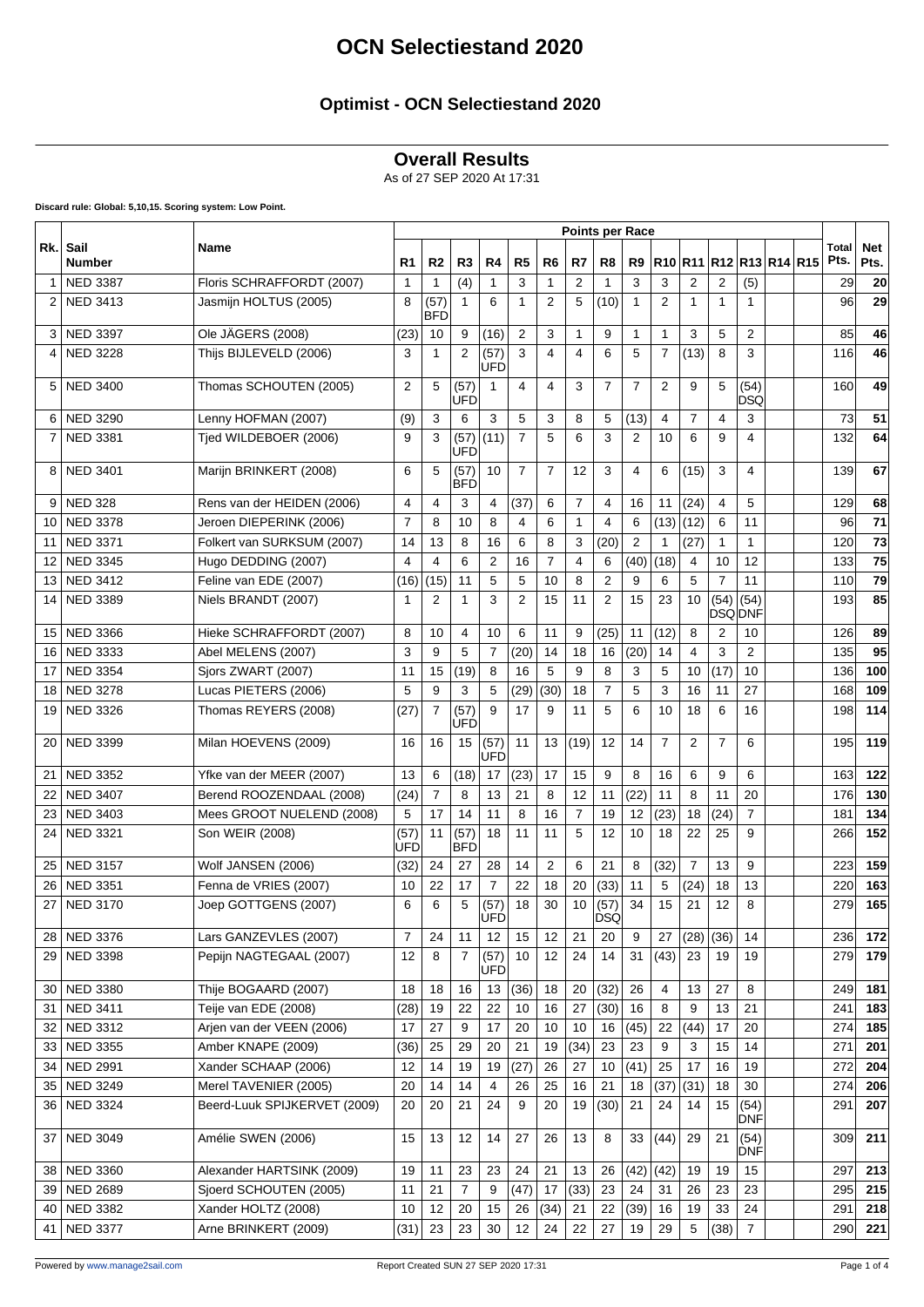### **Optimist - OCN Selectiestand 2020**

#### **Overall Results**

As of 27 SEP 2020 At 17:31

|     |                       | Name                          | <b>Points per Race</b> |                        |                       |                        |                    |      |      |                    |                |      |              |                         |                    |  |               |                    |
|-----|-----------------------|-------------------------------|------------------------|------------------------|-----------------------|------------------------|--------------------|------|------|--------------------|----------------|------|--------------|-------------------------|--------------------|--|---------------|--------------------|
| Rk. | Sail<br><b>Number</b> |                               | R1                     | R <sub>2</sub>         | R3                    | R4                     | R <sub>5</sub>     | R6   | R7   | R8                 | R9             |      |              | R10 R11 R12 R13 R14 R15 |                    |  | Total<br>Pts. | <b>Net</b><br>Pts. |
| 42  | <b>NED 3395</b>       | Zofia SZCZESNIAK (2006)       | 21                     | 17                     | 13                    | 18                     | 17                 | 27   | (47) | 18                 | 32             | 17   | 29           | 20                      | (54)<br>DNF        |  | 330           | 229                |
| 43  | <b>NED 3273</b>       | Pien ZWART (2005)             | 17                     | 16                     | 17                    | 29                     | 31                 | 19   | 14   | 15                 | 27             | (44) | 30           | 16                      | (54)<br><b>BFD</b> |  | 329           | 231                |
| 44  | <b>NED 3332</b>       | Felix MULDER (2010)           | 46                     | 33                     | (57)<br>IDNF          | 30                     | 15                 | 9    | 14   | 48                 | 17             | 8    | $\mathbf{1}$ | (53)                    | 15                 |  | 346           | 236                |
| 45  | <b>NED 3305</b>       | Beertje PEUTE (2007)          | 23                     | 12                     | 10                    | 6                      | 28                 | (46) | 30   | 29                 | 23             | 29   | 43           | 8                       | (54)<br>DNF        |  | 341           | 241                |
| 46  | <b>NED 2915</b>       | Wisse MAAS (2006)             | 22                     | 28                     | (31)                  | 27                     | 24                 | (33) | 22   | 14                 | 10             | 22   | 26           | 31                      | 18                 |  | 308           | 244                |
| 47  | <b>NED 3394</b>       | Thys SIJPKENS (2006)          | 29                     | (31)                   | 22                    | 26                     | 29                 | 24   | 15   | 13                 | 19             | 24   | (50)         | 22                      | 25                 |  | 329           | 248                |
| 48  | <b>NED 3406</b>       | Sterre MICHELS (2006)         | 28                     | 19                     | 16                    | 32                     | 31                 | (33) | 33   | 28                 | 24             | 17   | 17           | 12                      | (54)<br>BFD        |  | 344           | 257                |
| 49  | <b>NED 3372</b>       | Audrius MOLIAKOV (2008)       | 18                     | (57)<br><b>BFD</b>     | 13                    | 22                     | 30                 | 37   | 40   | 17                 | $\overline{7}$ | 35   | (43)         | 20                      | 22                 |  | 361           | 261                |
| 50  | <b>NED 3295</b>       | Sophie PIETERS (2008)         | 14                     | (57)<br><b>BFD</b> BFD | (57)                  | 12                     | 36                 | 41   | 17   | 11                 | 17             | 32   | 33           | 38                      | 22                 |  | 387           | 273                |
| 51  | <b>NED 3386</b>       | Lars van der DUIN (2007)      | 15                     | 21                     | 12                    | 14                     | 34                 | (40) | 25   | 24                 | 36             | 34   | (39)         | 32                      | 34                 |  | 360           | 281                |
| 52  | <b>NED 3341</b>       | Sebastiaan van OFWEGEN (2008) | (57)<br>UFD            | 20                     | 21                    | (57)<br><b>UFD</b>     | 41                 | 51   | 23   | 17                 | 29             | 30   | 12           | 22                      | 17                 |  | 397           | 283                |
| 53  | <b>NED 3284</b>       | Kirsten van der HEIDEN (2007) | 30                     | 40                     | 36                    | 20                     | (57)<br>BFD        | 23   | 37   | 15                 | 26             | 13   | 20           | 34                      | (54)<br>DNF        |  | 405           | 294                |
| 54  | <b>NED 3365</b>       | Storm VRIND (2008)            | 30                     | 18                     | (57)<br> BFD          | 21                     | 37                 | 31   | 16   | 13                 | 20             | 34   | 34           | 41                      | (54)<br><b>DNF</b> |  | 406           | 295                |
| 55  | <b>NED 3307</b>       | Auke van DRONGELEN (2006)     | 13                     | (57)<br>DNF            | 18                    | 19                     | 18                 | 28   | 26   | 24                 | 50             | 36   | 34           | 29                      | (54)<br>DNF        |  | 406           | 295                |
| 56  | <b>NED 3255</b>       | Leona VIERLING (2008)         | 21                     | 26                     | 28                    | 36                     | 22                 | 22   | (47) | 27                 | 38             | 19   | 20           | 40                      | (54)<br><b>DNF</b> |  | 400           | 299                |
| 57  | <b>NED 3388</b>       | Moos STOOP (2006)             | 24                     | 29                     | 20                    | 15                     | (57)<br>DNF        | 20   | 29   | 26                 | 28             | 46   | 36           | 27                      | (54)<br>DNF        |  | 411           | 300                |
| 58  | <b>NED 3393</b>       | Max JANSEN (2008)             | 22                     | 23                     | 25                    | 26                     | (57)<br><b>BFD</b> | (53) | 39   | 32                 | 40             | 21   | 32           | 33                      | 18                 |  | 421           | 311                |
| 59  | <b>NED 3417</b>       | Maud van ROOIJ (2009)         | 35                     | (57)<br>DNF            | 38                    | (57)<br><b>DNF</b>     | 25                 | 21   | 40   | 33                 | 15             | 31   | 21           | 40                      | 13                 |  | 426           | 312                |
| 60  | <b>NED 3396</b>       | Caterina MEYER (2008)         | 44                     | (57)<br>DNF            | 32                    | 34                     | 32                 | 27   | 31   | 18                 | 34             | 26   | 25           | 10                      | (54)<br><b>DNF</b> |  | 424           | 313                |
| 61  | <b>NED 3172</b>       | Julia de JEU (2008)           | 25                     | 32                     | 26                    | 27                     | 23                 | 36   | 34   | (41)               | 21             | 27   | 30           | (46)                    | 32                 |  | 400           | 313                |
| 62  | <b>NED 3191</b>       | Florian GRIMBERGEN (2008)     | (47)                   | 33                     | 33                    | 40                     | 9                  | 15   | 32   | 19                 | 39             | 33   | 38           | 30                      | (54)<br>DNF        |  | 422           | 321                |
|     | 63   NED 3359         | Christopher HARTSINK (2008)   | 31                     | 31                     | $(57)$ (57)<br>DNFDNF |                        | 12                 | 41   | 39   | 38                 | 49             | 20   | 14           | 14                      | 33                 |  | 436           | 322                |
|     | 64   NED 3384         | Tjebbe WARMERDAM (2006)       | 27                     | (57)<br>BFD            | 35                    | (57)<br><b>BFD</b> BFD | 57                 | 25   | 29   | 44                 | 12             | 20   | 25           | 37                      | 12                 |  | 437           | 323                |
|     | 65 NED 3235           | Lisa BRANDT (2006)            | 26                     | 30                     | (46)                  | 34                     | 43                 | 31   | 30   | 39                 | 30             | 19   | 16           | 28                      | (54)<br><b>BFD</b> |  | 426           | 326                |
| 66  | <b>NED 3281</b>       | Joost PFEIFFER (2010)         | 41                     | 42                     | 38                    | 33                     | 13                 | 32   | 23   | (46)               | 18             | 26   | 40           | 28                      | (54)<br><b>DNF</b> |  | 434           | 334                |
| 67  | <b>NED 3259</b>       | Sasha PASICHNYK (2006)        | 40                     | 47                     | 40                    | 28                     | 14                 | 28   | 28   | 22                 | (48)           | 46   | (49)         | 25                      | 17                 |  | 432           | 335                |
| 68  | <b>NED 3288</b>       | Jesse BON (2007)              | 36                     | 25                     | 30                    | 25                     | 25                 | (39) | 25   | 34                 | 32             | (47) | 33           | 35                      | 35                 |  | 421           | 335                |
| 69  | <b>NED 2706</b>       | Laurens BIJLSMA (2008)        | 33                     | 34                     | 30                    | 33                     | 28                 | 35   | 24   | (44)               | 36             | 30   | 23           | 32                      | (54)<br>DNF        |  | 436           | 338                |
| 70  | <b>NED 3030</b>       | Kylian van den AKKER (2007)   | 19                     | 27                     | 25                    | (57)<br>BFD            | 48                 | 37   | 51   | (57)<br><b>BFD</b> | 22             | 15   | 46           | 24                      | 28                 |  | 456           | 342                |
| 71  | <b>NED 3309</b>       | Adriaan BAK (2008)            | 34                     | 26                     | 28                    | (57)<br><b>DNF</b>     | 33                 | 34   | 26   | 28                 | 44             | (49) | 47           | 30                      | 16                 |  | 452           | 346                |
|     | 72 NED 3052           | Maurits MELENS (2010)         | (45)                   | 39                     | 43                    | 37                     | 13                 | 42   | 35   | (45)               | 14             | 37   | 42           | 23                      | 26                 |  | 441           | 351                |
| 73  | NED 3092              | Agnès BRANDT (2007)           | 33                     | 37                     | 35                    | 29                     | (57)<br><b>BFD</b> | 35   | (48) | 39                 | 13             | 21   | 27           | 45                      | 41                 |  | 460           | 355                |
|     | 74   NED 3349         | Tijl BERLAGE (2009)           | (57)<br>DNF            | 43                     | 33                    | 31                     | 39                 | 23   | 44   | 31                 | 37             | 14   | 37           | (47)                    | 43                 |  | 479           | 375                |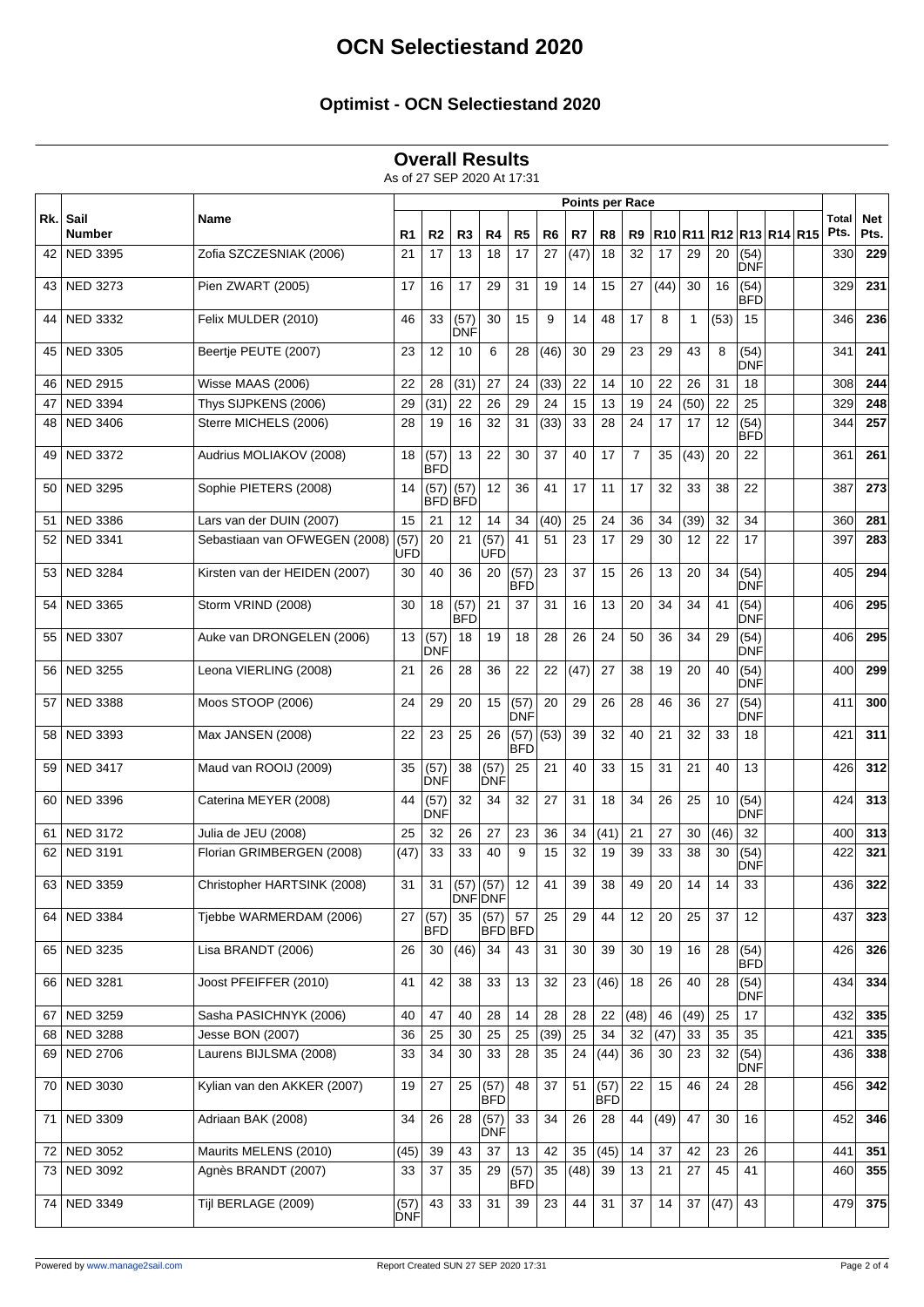### **Optimist - OCN Selectiestand 2020**

#### **Overall Results**

As of 27 SEP 2020 At 17:31

|     |                       | Name                                    | <b>Points per Race</b> |                                   |                |                        |                    |                |                  |                  |              |                      |    |                       |                    |  |               |             |
|-----|-----------------------|-----------------------------------------|------------------------|-----------------------------------|----------------|------------------------|--------------------|----------------|------------------|------------------|--------------|----------------------|----|-----------------------|--------------------|--|---------------|-------------|
| Rk. | Sail<br><b>Number</b> |                                         | R <sub>1</sub>         | R <sub>2</sub>                    | R <sub>3</sub> | R4                     | R <sub>5</sub>     | R <sub>6</sub> | R7               | R8               | R9           | R10                  |    | R11 R12 R13 R14 R15   |                    |  | Total<br>Pts. | Net<br>Pts. |
| 75  | <b>NED 3374</b>       | Aimi COLE (2008)                        | (57)                   | (57)<br>UFD DNF                   | 32             | 35                     | 33                 | 29             | 28               | 35               | 33           | 40                   | 45 | 34                    | 31                 |  | 489           | 375         |
| 76  | <b>NED 3320</b>       | Gijs HORSTHUIS (2008)                   | 43                     | 22                                | 24             | (57)<br><b>BFD</b>     | 32                 | 22             | 35               | 25               | 43           | 41                   | 50 | 39                    | (54)<br><b>BFD</b> |  | 487           | 376         |
| 77  | <b>NED 3304</b>       | Caspijn HANGELBROEK (2008)              | 45                     | 39                                | 43             | (57)<br>'DNF           | 40                 | 43             | 42               | (49)             | 31           | 33                   | 15 | 36                    | 37                 |  | 510           | 404         |
| 78  | <b>NED 3402</b>       | Jules BURNABY LAUTIER (2007)            | (57)                   | (57)<br>DNFDNFBFD                 | 57             | 42                     | 19                 | 50             | 37               | 48               | 47           | 39                   | 11 | 26                    | 29                 |  | 519           | 405         |
| 79  | <b>NED 3408</b>       | Emilie LANDEN (2010)                    | 39                     | 41                                | 42             | (57)<br>DNF            | 8                  | 48             | 45               | 46               | 42           | 28                   | 28 | 43                    | (54)<br><b>DNF</b> |  | 521           | 410         |
| 80  | <b>NED 3356</b>       | Ay May AUW YANG (2009)                  | (46)                   | 38                                | 39             | 39                     | 34                 | 38             | 41               | 41               | 38           | (50)                 | 35 | 29                    | 38                 |  | 506           | 410         |
| 81  | <b>NED 3071</b>       | Quintin BROUWER (2010)                  | 41                     | 40                                | 37             | 43                     | 38                 | 39             | (48)             | 42               | 41           | 9                    | 35 | 46                    | (54)<br>DNF        |  | 513           | 411         |
| 82  | <b>NED 3343</b>       | Merijn DAM (2009)                       | (57)<br>UFD            | 35                                | 39             | (57)<br>DNF            | 42                 | 49             | 38               | 49               | 4            | 36                   | 36 | 44                    | 40                 |  | 526           | 412         |
| 83  | <b>NED 3097</b>       | Jara MOORMAN (2007)                     | 38                     | 32                                | 36             | (57)<br><b>BFD</b>     | 39                 | 40             | 36               | 53               | 37           | 12                   | 49 | 45                    | (54)<br>DNF        |  | 528           | 417         |
| 84  | <b>NED 3067</b>       | Annelie BIJLSMA (2007)                  | 26                     | 45                                | 29             | 21                     | 45                 | (53)           | 46               | 34               | 48           | 38                   | 46 | (50)                  | 39                 |  | 520           | 417         |
| 85  | <b>NED 3193</b>       | Carlijn WINKELMAN (2007)                | 42                     | 30                                | 24             | (57)<br>DNF            | 49                 | 32             | 42               | 37               | 46           | 38                   | 51 | 31                    | (54)<br>DNF        |  | 533           | 422         |
| 86  | <b>NED 3410</b>       | Pim van HOEVEN (2007)                   | (57)<br>UFD            | 37                                | 41             | 31                     | (57)<br><b>BFD</b> | 14             | 45               | 43               | 35           | 47                   | 37 | 39                    | 54<br><b>DNF</b>   |  | 537           | 423         |
| 87  | <b>NED 3058</b>       | Xavier van der LEEST (2005)             | (57)                   | (57)<br>UFD BFD                   | 15             | 25                     | 19                 | 36             | 32               | 31               | 54<br>DNCI   | 54<br><b>DNC DNC</b> | 54 | 54<br><b>DNC DNC</b>  | 54                 |  | 542           | 428         |
| 88  | <b>NED 3276</b>       | Quinten PIETERS (2010)                  | (57)                   | (57)<br>DNF BFD BFD               | 57             | 57<br><b>BFD</b>       | 35                 | 13             | 31               | 40               | 35           | 43                   | 22 | 43                    | 54<br><b>BFD</b>   |  | 544           | 430         |
| 89  | <b>NED 3334</b>       | Tess CUPERUS (2008)                     | 39                     | 28                                | 27             | 24                     | 50                 | 38             | 36               | 29               | (54)<br>DNCI | (54)                 | 54 | 54<br>DNC DNC DNC DNC | 54                 |  | 541           | 433         |
| 90  | <b>NED 3084</b>       | Julia PAARDEKOOPER (2007)               | 25                     | (57)<br>BFD                       | 26             | 23                     | (57)<br><b>BFD</b> | 47             | 49               | 37               | 49           | 45                   | 48 | 41                    | 54<br><b>BFD</b>   |  | 558           | 444         |
| 91  | <b>NED 3126</b>       | Hugo TIGGELHOVEN (2009)                 | 40                     | 35                                | 45             | 41                     | 46                 | 46             | 41               | 40               | 27           | (48)                 | 38 | 48                    | (54)<br><b>DNF</b> |  | 549           | 447         |
| 92  | <b>NED 3258</b>       | Willemijn VALKENBURG (2009)             | 32                     | 36                                | 31             | (57)<br><b>DNF BFD</b> | (57)               | 45             | 51               | 42               | 45           | 42                   | 41 | 35                    | 54<br>DNF          |  | 568           | 454         |
| 93  | <b>NED 3223</b>       | Joris DEETMAN (2008)                    | 34                     | 36                                | 40             | (57)<br><b>BFD</b>     | 44                 | 43             | 43               | 43               | 52           | 35                   | 42 | 42                    | (54)<br>DNF        |  | 565           | 454         |
| 94  | <b>NED 3416</b>       | Gijs KROON (2007)                       | 43                     | 34                                | 42             | 36                     | (57)<br><b>BFD</b> | 42             | 38               | 45               | 47           | 52                   | 40 | 48                    | (54)<br><b>BFD</b> |  | 578           | 467         |
| 95  | <b>NED 2994</b>       | Danique TRIEBELS (2008)                 | 38                     | 38                                | 34             | 35                     | 35                 | 44             | 50               | 47               | 51           | (52)                 | 52 | 49                    | (54)<br>в⊦∪        |  | 579           | 473         |
|     | 96 NED 3262           | Merijn RUIJTER (2008)                   | 35                     | 44                                | 37             | 32                     | 38                 | 49             | 43               | 38               | $(54)$ (54)  |                      | 54 | 54<br>DNCDNCDNCDNCDNC | 54                 |  | 586           | 478         |
| 97  | <b>NED 2975</b>       | Annemijn VERBEEK (2006)                 | (57)                   | (57)<br>DNCDNCDNCDNCDNCDNCDNCDNC  | 57             | 57                     | 57                 | 57             | 57               | 57               | 25           | 28                   | 31 | 37                    | 21                 |  | 598           | 484         |
| 98  | <b>NED 3336</b>       | Yvon de JONG (2007)                     | 29                     | 46                                | 41             | (57)<br>DNF BFD        | (57)               | 44             | 50               | 36               | 51           | 51                   | 47 | 44                    | 54<br><b>DNF</b>   |  | 607           | 493         |
| 99  | <b>NED 3248</b>       | Jikke van HOVELL TOT WESTERFLIER (2008) | (57)                   | (57)<br>DNCDNCDNCDNCDNCDNCDNCDNCD | 57             | 57                     | 57                 | 57             | 57               | 57               | 25           | 45                   | 39 | 21                    | 23                 |  | 609           | 495         |
| 100 | NED 3260              | Lenno LEEFMANS (2009)                   |                        | $(57)$ (57)<br>DNF DNF DNF        | 57             | 44                     | 43                 | 48             | 44               | 50               | 30           | 41                   | 45 | 49                    | 54<br><b>DNF</b>   |  | 619           | 505         |
| 101 | <b>NED 2958</b>       | Annelien HUIZER (2008)                  | 44                     | (57)<br><b>BFD</b>                | 44             | (57)<br><b>BFD</b> BFD | 57                 | 51             | 57<br><b>DNF</b> | 47               | 29           | 40                   | 48 | 51                    | 42                 |  | 624           | 510         |
|     | 102 NED 3363          | Phileine van HOEVEN (2008)              | (57)                   | (57)<br>DNF DNF DNF DNF           | 57             | 57                     | 30                 | 45             | 52               | 50               | 53           | 53                   | 53 | 42                    | 36                 |  | 642           | 528         |
|     | 103 NED 3177          | Noa VIOOL (2008)                        | 42                     | $(57)$ (57)                       |                | 57<br>DNF BFD BFD DNF  | 57                 | 52             | 49               | 35               | 44           | 50                   | 44 | 51                    | 54<br><b>DNF</b>   |  | 649           | 535         |
|     | 104   NED 2763        | Faye STRONK (2009)                      |                        | $(57)$ (57)<br>DNF DNF DNF DNF    | 57             | 57                     | 51                 | 47             | 53               | 57<br><b>DNF</b> | 43           | 49                   | 32 | 52                    | 44                 |  | 656           | 542         |
|     | 105   NED 3348        | Stijn POST (2010)                       | (57)                   | (57)<br>DNF DNF DNF DNF           | 57             | 57                     | 42                 | 50             | 46               | 51               | 50           | 39                   | 52 | 50                    | 54<br><b>DNF</b>   |  | 662           | 548         |